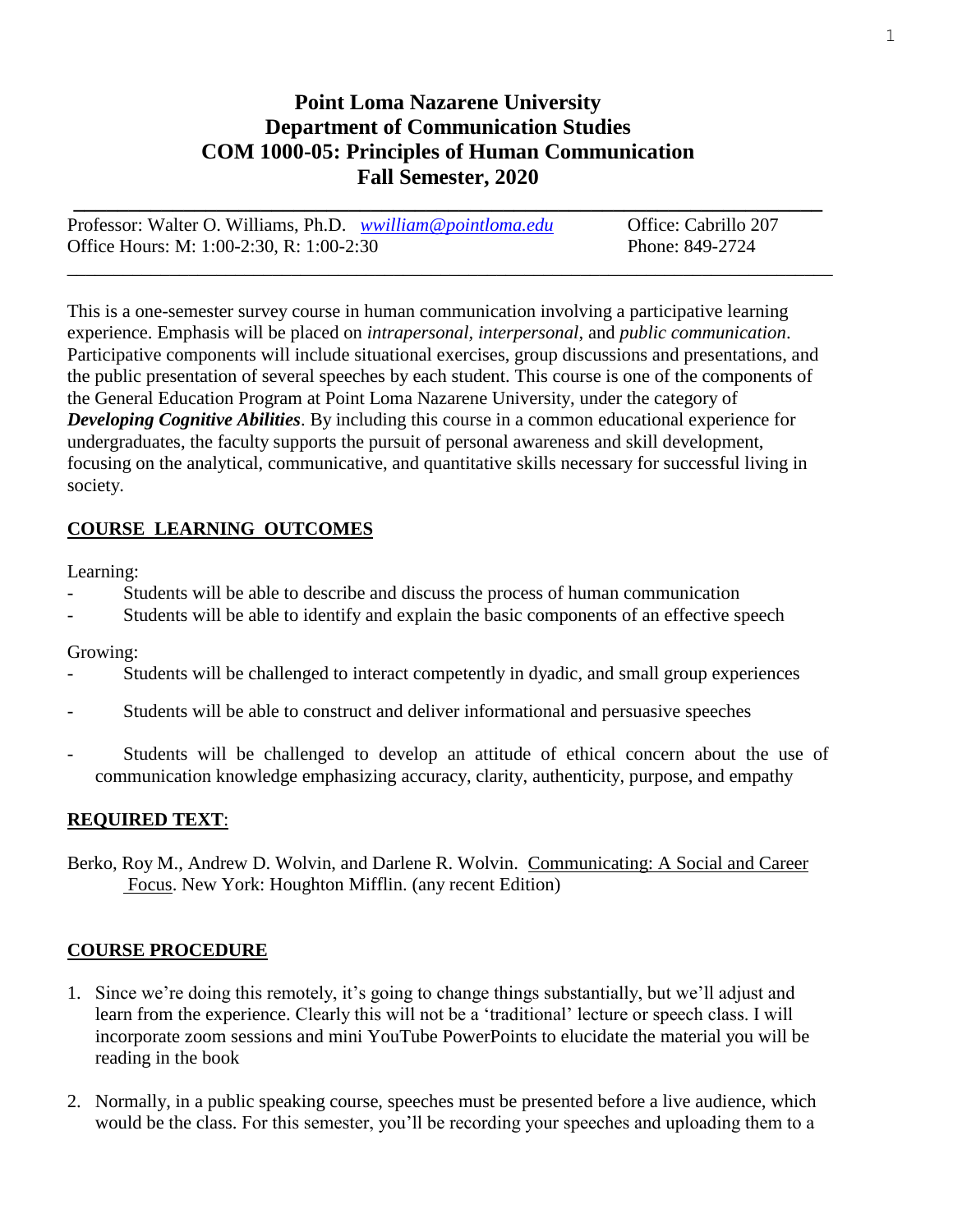YouTube for your classmates and me to watch. You must complete all the speech assignments in order to pass the class.

- 3. Each prepared speech will be delivered from an outline only: **NO MANUSCRIPT (READ) OR MEMORIZED SPEECHES**. A conversational and extemporaneous style is to be used for all speeches. Speeches will be timed. See speech guidelines for details.
- 4. Each speech will be evaluated based on several criteria. Grading is both subjective and objective. A rubric is attached.
- 5. You are required to dress professionally when presenting speeches.
- 6. General demeanor: Be kind and compassionate in your comments to fellow students on their speeches. We are all here to learn and to assist one another in that process. Understand that presenting speeches can be difficult for many. It is therefore important that we provide an atmosphere of safety in which to begin this process. In other words, respect your classmates and they will respect you.
- 7. The examinations will consist of multiple choice questions, fill in the blanks, definition, matching, short answer, and essay, and will cover the material presented in the text, class lectures, and discussions.

## **Academic Accommodations:**

*While all students are expected to meet the minimum academic standards for completion of this course as established by the instructor, students with disabilities may require academic accommodations. At Point Loma Nazarene University, students requesting academic accommodations must file documentation with the Disability Resource Center (DRC), located in the Bond Academic Center. Once the student files documentation, the Disability Resource Center will contact the student's instructors and provide written recommendations for reasonable and appropriate accommodations to meet the individual learning needs of the student. This policy assists the University in its commitment to full compliance with Section 504 of the Rehabilitation Act of 1973, the Americans with Disabilities (ADA) Act of 1990, and ADA Amendments Act of 2008, all of which prohibit discrimination against students with disabilities and guarantees all qualified students equal access to and benefits of PLNU programs and activities.*

# **100 POINT GRADING SCALE:**

| <b>GRADE</b> | POINT VALUE |
|--------------|-------------|
|              |             |
| A            | 93-100      |
| A-           | 90-92       |
| $B+$         | 87-89       |
| В            | 83-86       |
| $B-$         | 80-82       |
| $C+$         | 77-79       |
| $\mathsf{C}$ | 73-76       |
| $C-$         | 70-72       |
| D+           | $67 - 69$   |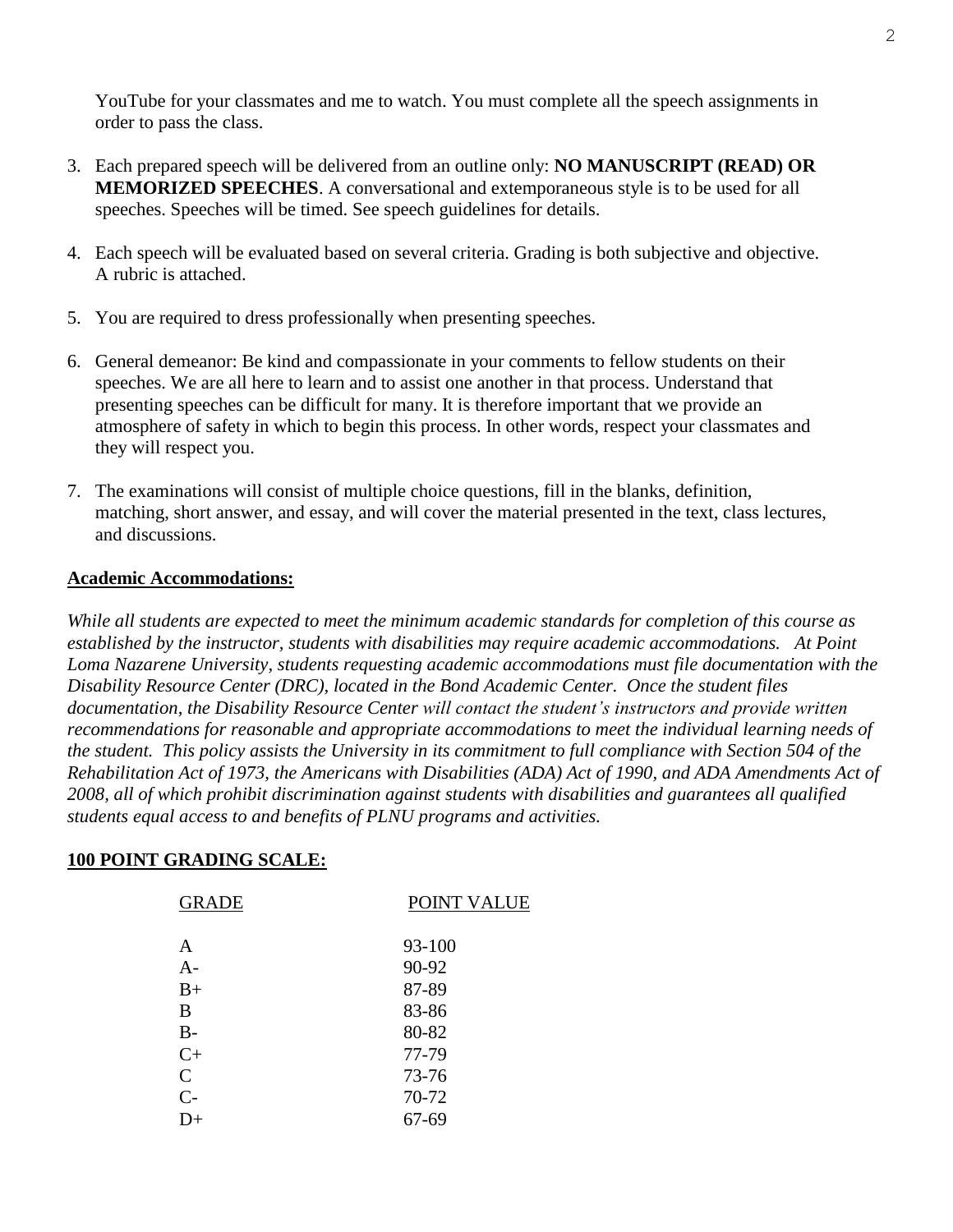| D           | 63-66     |
|-------------|-----------|
| $D-$        | $60 - 62$ |
| $\mathbf F$ | $0 - 59$  |

#### **GRADE BREAKDOWN**

Grading for this course will be determined in the following manner:

| Sales Speech               | 10%  |
|----------------------------|------|
| <b>Informative Speech</b>  | 15%  |
| Persuasive Speech          | 20%  |
| Examination #1             | 20%  |
| Examination #2             | 20%  |
| <b>Rhetorical Analysis</b> | 15%  |
| <b>TOTAL</b>               | 100% |

#### **ASSIGNMENTS**

- 1. **Sales Speech (10%)**: Each student will make a 'pitch' to the audience. This is a 3-5 minute speech in which you 'sell' the product of your choice. This is an intuitive exercise.
- 2. **Informative Speech (15%)**: Each student will select and focus a topic, research it thoroughly (given the time limitations), and present a 6-8-minute speech with strong supporting materials. A sample outline is attached with details.
- 3. **Persuasive Speech (20%)**: Each student will research and present an 8-10 minute speech in an effort to persuade the audience to alter their attitude(s), belief(s), or action(s). A sample outline is attached with details.
- 4. **Rhetorical Analysis (15%)**: Each student will develop an essay in which a selected artifact from the popular culture is examined. The focus of the analysis should be on the way symbols communicate on an extra-linguistic level. The essay must be formatted according to the MLA Style Manual. The artifact discussed more fully in class. See attachment for details.
- 5. **Examinations (20% each)**: You will write two exams. They will consist of 10 multiple choice questions, 10 True/False questions, 5 short answer questions, and an essay question. The exams will cover the material presented in the text, and YouTube lectures.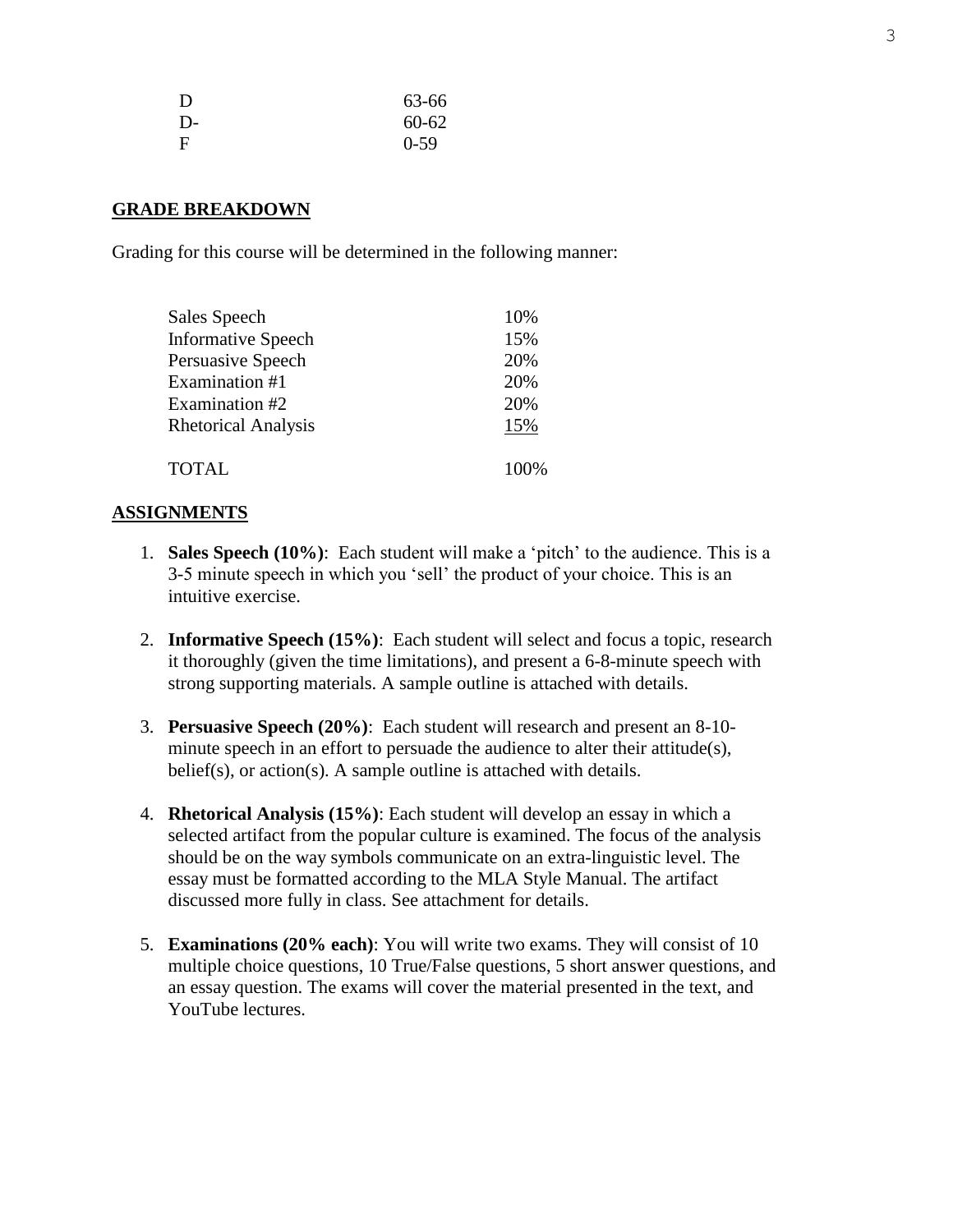# **COURSE SCHEDULE**

| Date  | Topic                                                                                                                                                     | <b>Assignment</b>                              |
|-------|-----------------------------------------------------------------------------------------------------------------------------------------------------------|------------------------------------------------|
| 8/18  | Course orientation and overview<br><b>Zoom Meeting</b>                                                                                                    | <b>Review Syllabus</b>                         |
| 8/25  | The Human Communication Process<br>Foundations of Verbal Language<br>Nonverbal Communication<br><b>Zoom Meeting</b>                                       | Chpt. 1<br>Chpt. 2<br>Chpt. 3                  |
| 9/1   | Sales speech presentations 1-12                                                                                                                           | Responses                                      |
| 9/8   | Sales speech presentations 13-24                                                                                                                          | Responses                                      |
| 9/15  | Planning & Presenting the Message<br>Developing the Speech<br><b>Structuring the Message</b><br><b>Informative Public Speaking</b><br><b>Zoom Meeting</b> | Chpt. $11$<br>Chpt. 12<br>Chpt. 13<br>Chpt. 14 |
| 9/22  | Listening<br><b>Intrapersonal Communication</b><br>Interpersonal Communication/Exam review<br><b>Zoom Meeting</b>                                         | Chpt. 4<br>Chpt. 5<br>Chpt. 6<br>Chpt. 7       |
| 9/29  | Rhetorical Analysis mini lecture<br><b>Zoom Meeting</b>                                                                                                   | <b>Examination #1 Due</b>                      |
| 10/6  | Informative Speeches $1 - 12$                                                                                                                             | Responses                                      |
| 10/13 | Informative Speeches $13 - 24$                                                                                                                            | Responses                                      |
| 10/20 | Theory of Groups<br>Participating in Groups<br><b>Zoom Meeting</b>                                                                                        | Chpt. 9<br>Chpt. 10                            |
| 10/27 | Persuasive Public Speaking<br><b>Zoom Meeting</b>                                                                                                         | Chpt. 15<br><b>Critique Due</b>                |
| 11/3  | Persuasive speeches $1 - 8$                                                                                                                               | Responses                                      |
| 11/10 | Persuasive speeches 9 - 16                                                                                                                                | Responses                                      |
| 11/17 | Persuasive speeches 17 - 24                                                                                                                               | Responses                                      |
| 12/1  |                                                                                                                                                           | <b>Examination #2 Due</b>                      |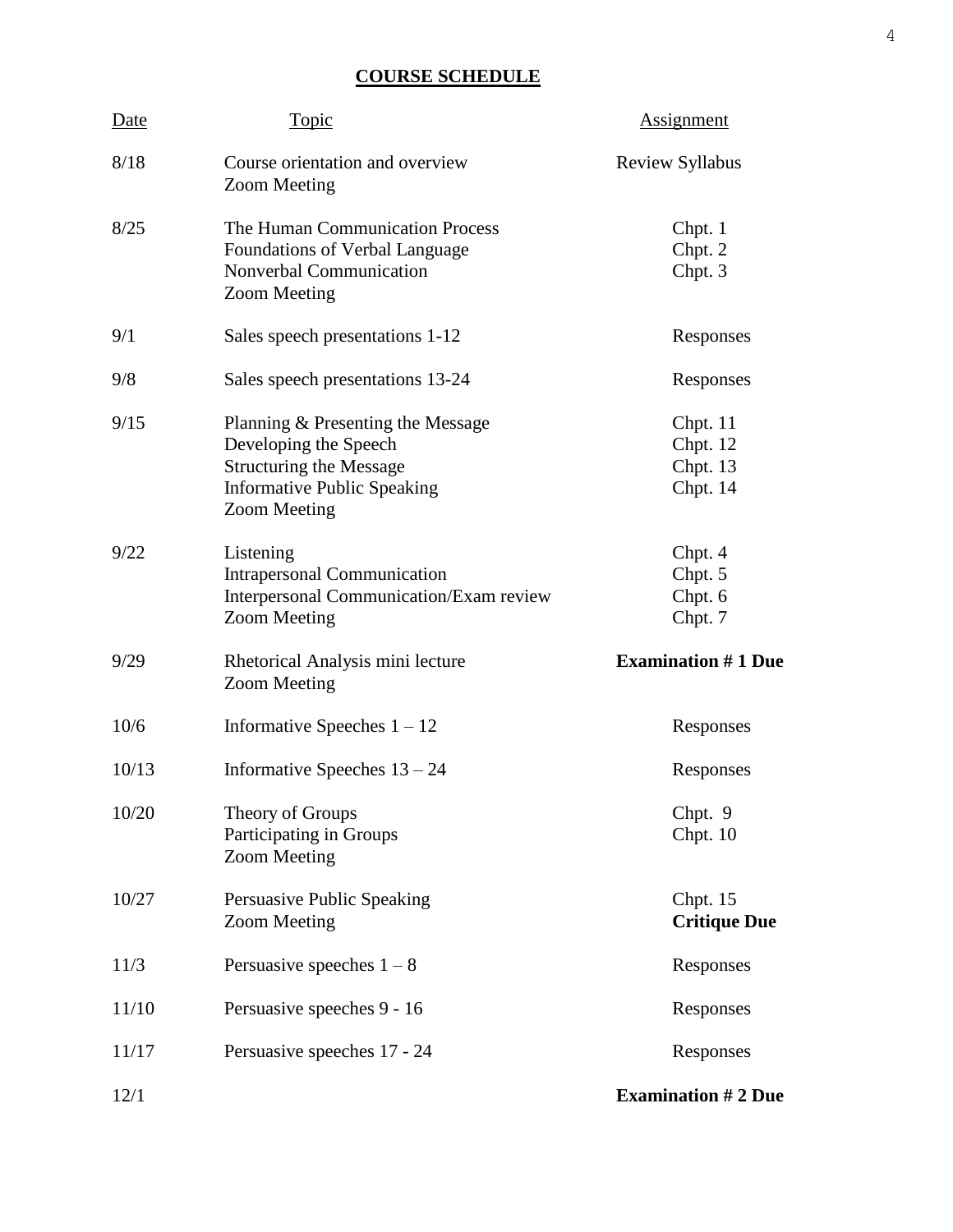## **SAMPLE INFORMATIVE SPEECH OUTLINE**

(6-8 minutes)

#### I. Introduction

- A. Gain audience's attention.
- B. Orient audience to the topic.
- C. Why is the subject important to the audience?
- D. Make transition to thesis statement.

## II. Thesis Statement

- A. This must be a strong and purposeful statement.
	- 1. Purpose of speech
	- 2. Preview points of speech

#### III. Body

- A. First Main Point.
	- 1. Subpoint or illustration
	- 2. " "
	- $3.$  "  $"$
- B. Second Main Point.
	- 1. Subpoint or illustration
	- 2. "  $\frac{1}{2}$  "
- $3.$  " C. Third Main Point.
	- 1. Subpoint or illustration
	- $\frac{2.}{2}$  "  $3.$  "

## IV. Conclusion

- A. Summary.
- B. Closing statement -- make it strong so it will be remembered.
- C. "Are there any questions?"

## REQUIREMENTS:

1. Present speech **EXTEMPORANEOUSLY**: from a **KEYWORD OUTLINE**.

2. Give instructor an outline and bibliography. The outline you give me **MUST** match that outline you are presenting from.

- 3. You must include a minimum of **THREE** oral quotes in the body of your speech.
- 4. Use the above outline as an example only.
- 5. Professional dress is required.
- 6. Practice timing your speech.
- 6. **DO NOT READ** your speech as a manuscript. Doing so will reduce your grade by 30%.
- 7. Use some kind of visual aids.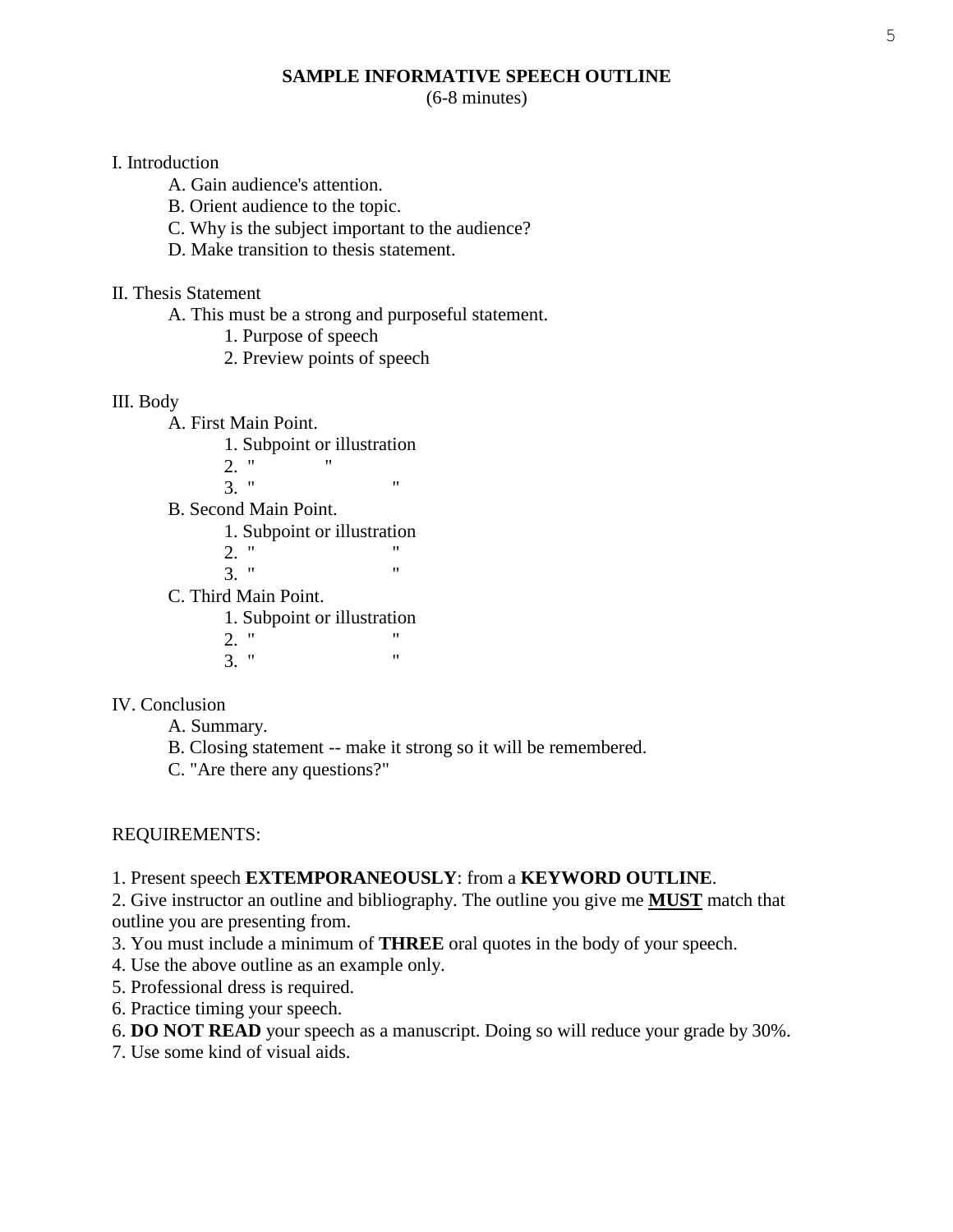## **SAMPLE PERSUASIVE SPEECH OUTLINE**

(8-10 minutes)

#### I. Introduction

- A. Gain audience's attention.
- B. Orient audience to the topic.
- C. Why is the subject important to the audience?
- D. Make transition to thesis statement.

#### II. Thesis Statement

A. This must be a strong, purposeful, **AND PERSUASIVE** statement and must preview each of the following:

- 1. What must be done.
- 2. Why it must be done.
- 3. Why this audience must play a role.

#### III. Body

A. First Main Point.

- 1. Supporting Material
- $2.$  "
- $3.$  "  $"$
- B. Second Main Point.
	- 1. Supporting Material
	- $\frac{2.}{2}$  "  $3.$  "

C. Third Main Point.

1. Supporting Material

2. "  $\frac{1}{2}$  "  $3.$  "

## IV. Conclusion

- A. Summary.
- B. Final appeals to the audience to accept or act upon your challenge.
- C. Closing statement -- make it strong so it will be remembered.
- D. "Any Questions?"

## REQUIREMENTS:

## 1. **All previous requirements continue to apply**.

## SAMPLE BIBLIOGRAPHY:

Felton, Derek J. Fighting Campus Crime. San Diego: PLNU Press, 1997.

Williams, W. O. "The Joys of Speaking." Speech Quarterly, January 6 (1997): 36-83.